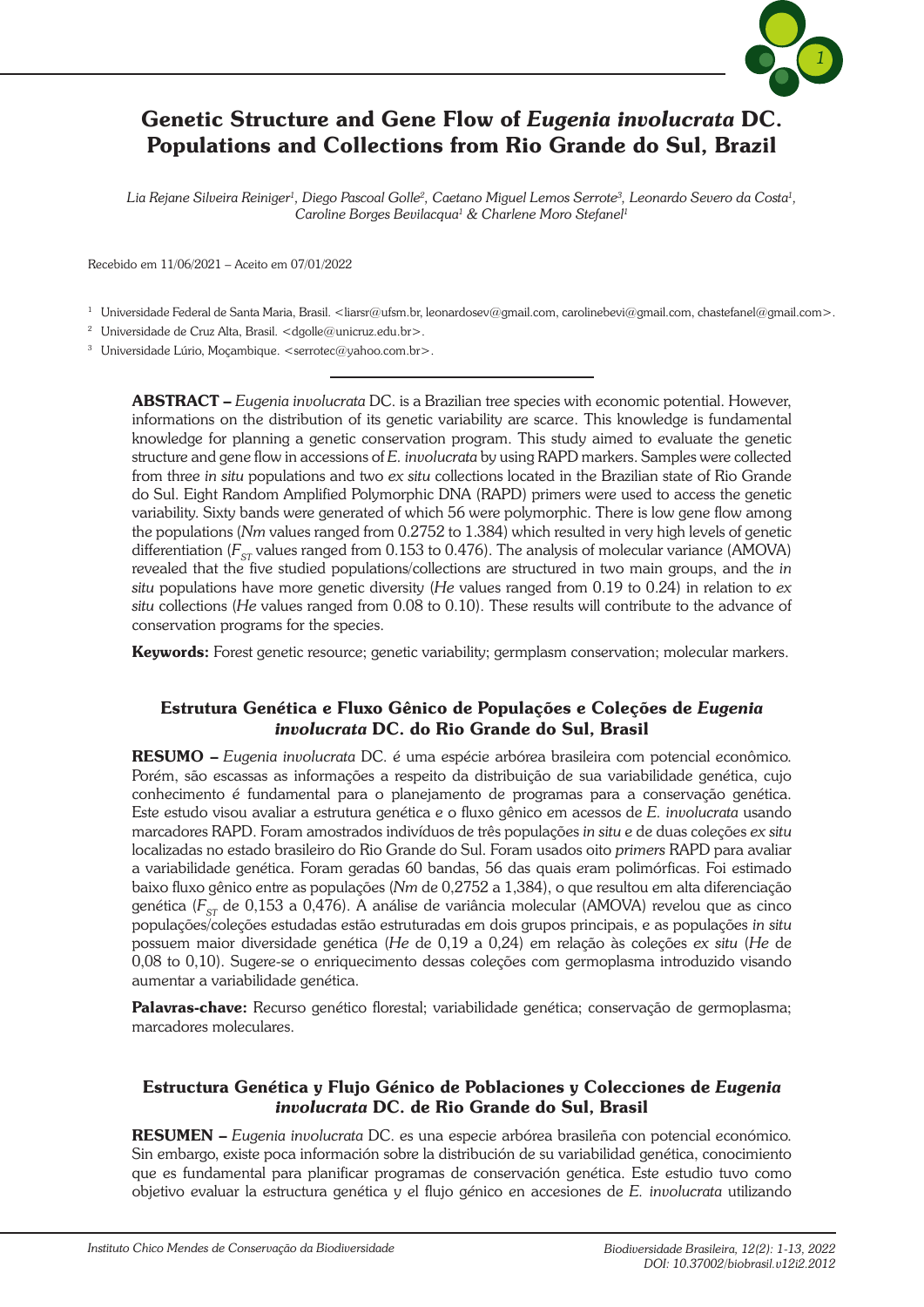

marcadores RAPD. Se muestrearon individuos de tres poblaciones *in situ* y de dos colecciones *ex situ* ubicadas en no estado brasileiro do Rio Grande do Sul. Se utilizaron ocho cebadores RAPD para evaluar la variabilidad genética. Se generaron 60 bandas, 56 de las cuales eran polimórficas. Se estimó un bajo flujo g*é*nico entre poblaciones (*Nm* de 0,2752 a 1,384), lo que resultó en una alta diferenciación genética (F<sub>st</sub> de 0,153 a 0,476). El análisis de la varianza molecular (AMOVA) reveló que las cinco poblaciones/colecciones estudiadas se estructuran en dos grupos principales, y las poblaciones *in situ* tienen mayor diversidad genética (*He* de 0,19 a 0,24) en comparación con las colecciones *ex situ* (*He* de 0,08 a 0.10). Se sugiere el enriquecimiento de estas colecciones con germoplasma introducido para incrementar la variabilidad genética.

Palabras clave: Recurso genético forestal; variabilidad genética; conservación de germoplasma; marcadores moleculares.

## Introduction

*Eugenia involucrata* DC. is a brazilian native fruit species belonging to the Myrtaceae family (Carvalho, 2008), which is still underexploited its great potential to integrate productive systems. The species, which is dispersed by birds, produces tasty and succulent fruits, which can be consumed *in natura* or processed, has the potential for recovery of degraded areas and for landscape interest, its leaves have phytotherapic properties, its good quality wood is used in the manufacture of agricultural tools (Lorenzi, 2002; Carvalho, 2008). In a recent study (Sardi *et al*., 2017), the extracts from the seeds and leaves of Eugenia species were found to have strong antifungal activity against *Candida albicans*, causer of candidiasis, probably due to the presence of phenolic compounds such as epicatechin and gallic acid in their composition. Like many other native forest species to Brazilian biomes, it is not yet commercially exploited, despite its potential to integrate productive systems (Eibl *et al*., 2017), due to a lack of scientific and technological information, such as those related to the genetic structure of its populations, considering the ecological complexity and the diversity they present (Kageyama *et al*., 2003). This knowledge is indispensable for planning eventual *in situ* and *ex situ* conservation projects, for pre-breeding and improvement activities of this forest germplasm, and for producing seedlings of adequate genetic quality for forest restoration and recovering degraded areas (Botrel *et al*., 2006). Genetic structure can be accessed using DNA markers which are sequences or fragments of DNA that show polymorphism within a set of individuals. They can be accessed independently of the plant's development stage and the environment in which it grows and do not compromise the viability of the specimens under study as they require small

amounts of plant tissue, allowing additional analyzes to be performed (Schulman, 2007).

However, the most frequently found limitation for using DNA markers in genetic diversity analyzes of native forest tree species in Brazilian biomes (in particular) has been the cost to develop specific primers. This economic obstacle can be overcome by the use of marker techniques that make use of universal primers such as RAPD (Random Amplified Polymorphic DNA) markers, despite some disadvantages they have: they are dominant (do not distinguish between heterozygotes and dominant homozygotes), have low reproducibility across experiments and/or laboratories (the simple use of different polymerase brands is enough to generate quite different patterns of amplification) and have limitation in assessing character homologies in systematic studies (Ali *et al*., 2004).

The successful application of RAPD markers has been reported in several forest species: in populations of *Eugenia pyriformis* Cambess (Sganzerla *et al.,* 2021), in populations of *Calycophyllum spruceanum* Benth. from the Peruvian Amazon (Saldaña et al., 2021), in natural populations of *Cedrelinga cateniformis* (Cruz *et al.,* 2020), in individuals of *Sterculia quadrifida* (Uslan, 2020), in five species of the genus *Eugenia* (Brunchault *et al*., 2014), in forest remnants of *Eugenia uniflora* L. (Aguiar *et al.,* 2013), in selected individuals from a natural population of *Genipa americana* (Rabbani *et al*., 2012), in accessions of *Hancornia speciosa* Gomes of the Active Germplasm Bank of the National Research Institute of Amazônia (*INPA*) (Costa *et al*., 2011), in an *ex situ* collections of *Bactris gasipaes* Kunth (Cristo-Araújo *et al*., 2010), in individuals of *Dimorphandra mollis* from seven locations in Minas Gerais State (Oliveira *et al*. 2008), in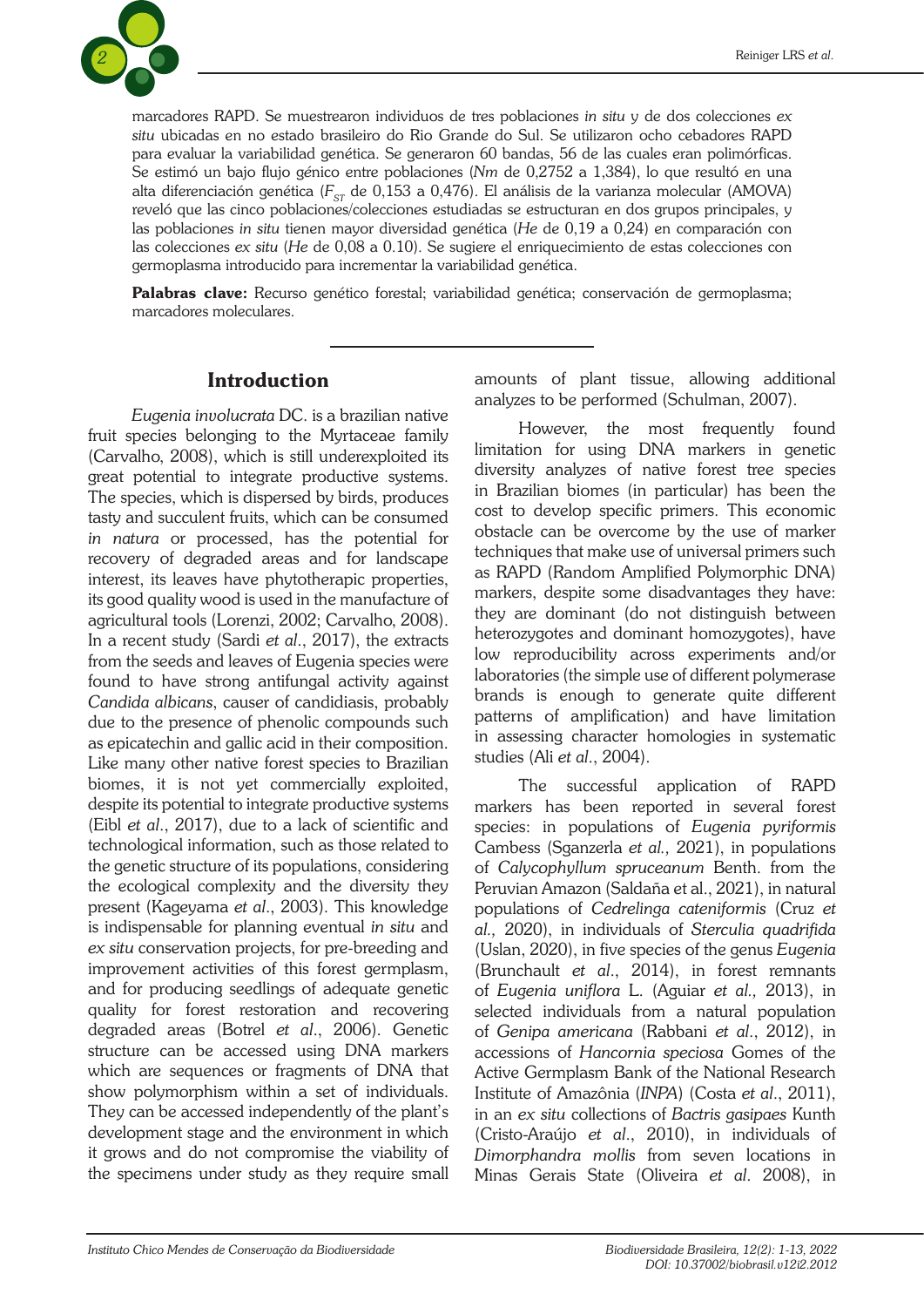

natural populations of *Eremanthus erythropappus* in two different successional stages (Freitas *et al*., 2008), in individuals from a remnant population of *Enterolobium contortisiliquum* from a riparian forest of the Lower São Francisco River (Santana *et al*., 2008), in a natural population of *Aniba rosaeodora* in Manaus (Santos *et al*., 2008), in populations of *Maytenus ilicifolia* Mart. ex Reiss (Mossi *et al*., 2007), among other less recent works.

In the context of the present study, it is necessary to highlight the only work carried out with *Eugenia involucrata* thus far, in which genetic diversity of accessions collected in Rio Grande do Sul were evaluated by employing RAPD markers (Guerra *et al*., 2016). However, the referred study was carried out in different municipalities and used less primers than in our study.

Another aspect to be highlighted in the present study is the use of bulk samples, which can be constituted by sets of plant samples (leaves, seeds, exchanges, dilutions of DNA solutions). Since the groups of plants to be evaluated are often extremely large, which requires a high number of analyzes and consequently implying in increased costs, it is an alternative way to optimize the analysis of the genetic structure of populations. In a study of the genetic diversity of 18 natural populations of *Maytenus ilicifolia* collected in three Brazilian states, each population was represented by three bulk samples of 10 individuals, respecting the minimum distance of 10 m between each two plants (Mossi *et al*., 2007). However, the use of bulking samples leads to loss of information at the individual level, not being suitable for the selection of plus-plants for breeding programs.

In view of the above, the objective of the present study was to analyze the distribution of genetic variability between and within natural populations and *ex situ* collections of *Eugenia involucrata* DC. using RAPD markers in order to support programs for the genetic conservation of this species.

# Material and Methods Plant material and genomic DNA extraction

In this study, were analyzed individuals grouped in 27 bulk samples from three natural populations and two *ex situ* collections located in three municipalities in the state of Rio Grande

do Sul (RS). Individuals in Frederico Westphalen (FW) and Santa Maria belonged to populations preserved *in situ*, while in Pelotas they were part of *ex situ* collections stored in the Active Germplasm Bank (AGB) and the Seedling Bank (SB) of the Brazilian Agricultural Research Corporation (Embrapa Temperate Climate). The individuals sampled in Frederico Westphalen were considered to belong to the same population, since the two fragments are only 1.3Km apart. The individuals sampled in Santa Maria are part of two populations, 10Km apart. The AGG and the SB in Pelotas are less than 100m apart.

Frederico Westphalen is located in the north of the state at 27°21'25"S latitude and 53°22'27"W longitude, at an altitude of 566m above sea level (ASL), where samples were randomly performed in two locations: at Vila Faguense, a largely anthropized location in which conservation of some forest fragments has occurred; and in the forest population of the Centre of Higher Education of Northern Rio Grande do Sul (*CESNORS*) of the Federal University of Santa Maria (*UFSM*).

Likewise, random collections were carried out at two sites in Santa Maria, which is located in the center of the state at 29°41'02"E latitude and longitude 53°48'25"W, at 95m ASL. The specific sites were in the area of the Army Military Training Center (CISM), located in the Boi Morto district, and in the Forestry Research Unit of the State Foundation for Agricultural Research (Fepagro Florestas), located in the Boca do Monte district.

Next, samples were collected from all existing nine accessions at the Embrapa AGB, located in Pelotas in the south of the state, at 3°46'19"S latitude and 52°20'33"W longitude, at 17m ASL, originating from planted seeds donated by the Brazilian Association of Tobacco Growers (Afubra). There was also performed a systematized sampling in the Seedling Bank originated from the seeds of the aforementioned accessions and collected plant material from one in five individuals from the planting line.

For the analyzes, several bulk samples were formed, each containing samples of three individuals from the populations/collections located in the three municipalities, from which were removed an equal aliquot of fresh (frozen) vegetable tissue (leaves or cambium) to isolate genomic DNA. Samples of the trees were used, which were located in the sequence within the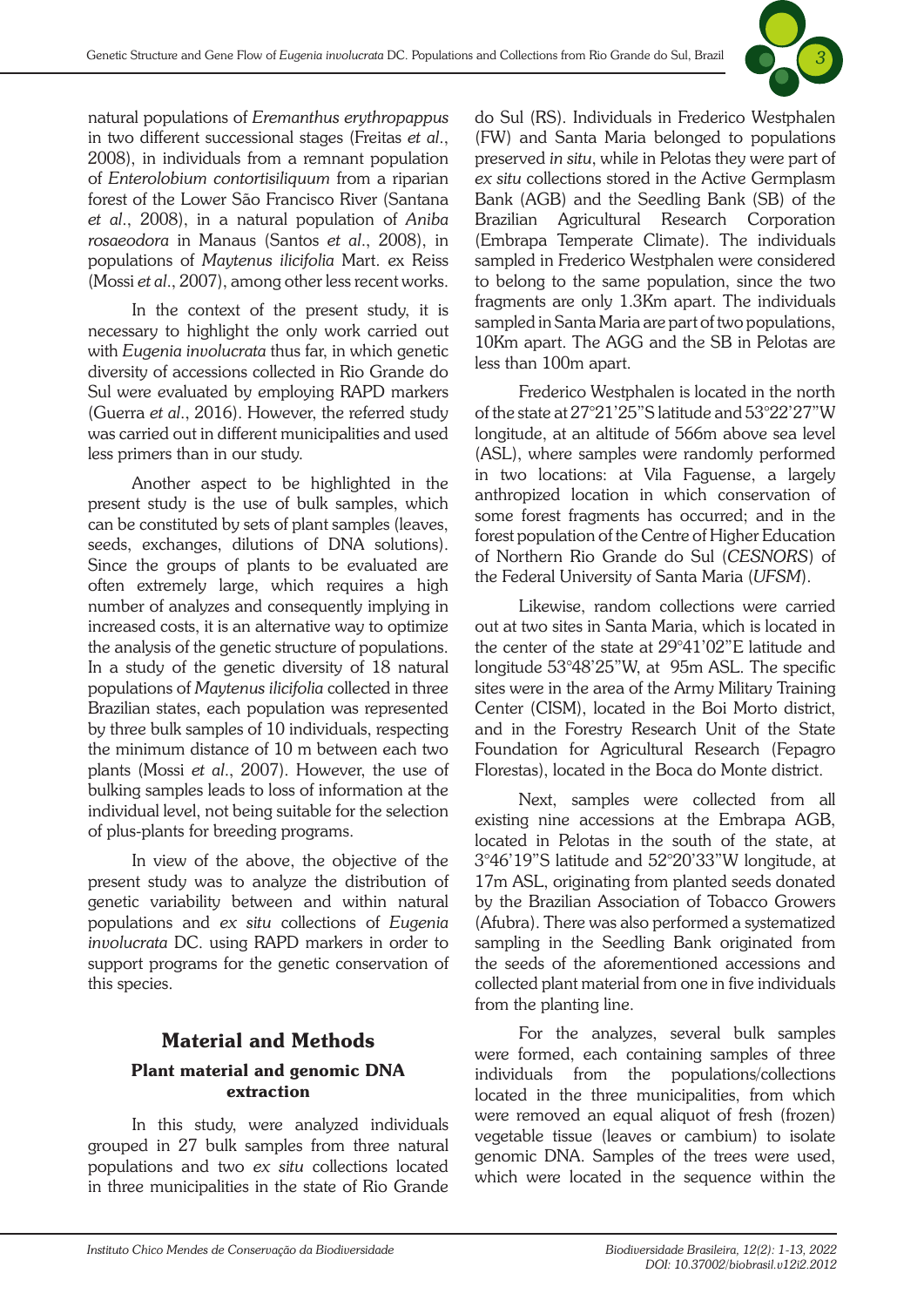

same radius of up to 60m to compose the bulk samples. Trees that were more than 100m apart made-up distinct bulk samples. Additional bulk samples were composed when there were eventually more than three trees within a radius of 60m; however, a bulk was created with two individuals when the specimen was isolated from the others by the distance and there were not three trees; or individual sampling was alternatively used, but this situation only occurred once.

To isolate genomic DNA, the method described by Zucchi (2002) was used with some modifications, especially in the initial stage of tissue maceration and homogenization in the presence of the extraction buffer. The foliar samples (600mg) were macerated in Gral with the aid of liquid nitrogen (-196°C), and then 2ml of extraction buffer (10% CTAB, 1.4 M NaCl; mM EDTA, pH 8.00, 100mM Tris-HCl, pH 8.00, 1% PVP-40), preheated at 65°C and containing 5% β-mercaptoethanol, were added. After initial homogenization, 1ml of extraction buffer (2% CTAB, 1.4M NaCl, 20mM EDTA, pH 8.00, 100mM Tris-HCl, pH 8.00, 1% PVP-40), also containing 5% β-mercaptoethanol, were added. Then, 1.2ml of the sample was transferred into a 2ml capacity eppendorf reaction tube for DNA isolation. For the cambium samples, 2ml of the 10% extraction buffer were added into a crucible containing 1200g of vegetal tissue, which were then macerated for approximately 15 minutes. Afterwards, 1.2ml of the macerate (mainly the liquid part) was transferred into a 2ml capacity eppendorf reaction tube for DNA isolation.

#### RAPD reactions

Eight RAPD primers (Operon Technologies Inc., Alameda, CA), selected according to the results obtained by Zucchi *et al.* (2005) with *Eugenia dysenterica* DC, were used to amplify the DNA samples. The amplification was carried out in 25μl reaction mix containing about 5ng of genomic DNA, 10mM of Tris-HCl, pH 8.3, 50mM of KCl,  $2\text{mM}$  of  $\text{MgCl}_2$ ,  $0.4\text{mM}$  of each dNTP (Life Technologies, São Paulo, Brazil), 0.25μM of primer, and 1U of Taq DNA polymerase (Life Technologies, São Paulo, Brazil).

The DNA amplification was performed in a MJ Research PTC 100 thermal cycler according to the following thermal profile: initial denaturation at 94ºC for 5min, followed by 48 cycles of denaturation at 92ºC for 30s, annealing at 37ºC for 1.5min and extension at 72ºC for 1.5min, followed by final extension at 72ºC for 5min. The amplification products were separated in 1.5% agarose gel and detected by staining with ethidium bromide. The gels were photographed under UV light. Each PCR reaction was run in duplicate, and only well-defined and reproducible bands were analyzed.

### Data analysis

A binary matrix was elaborated based on the gels' reading, in which the bulk samples were genotyped regarding the presence (1) or absence (0) of bands in the gel. The polymorphism percentage generated by each of the primers used was calculated using the expression:

$$
P = \frac{npb}{th}
$$

where:  $P =$  polymorphism percentage;  $npb =$ number of polymorphic bands; and *tnb* = total number of bands. From the data matrix, the Jaccard similarity coefficient (Jaccard, 1908) was calculated for all bulk sample pairs, using the expression:

$$
S_{ij} = \frac{a}{a+b+c}
$$

where: *a* = number of bands occurring simultaneously in both individuals; *b* = number of bands occurring exclusively in the individual *i*;  $c =$  number of bands occurring exclusively in the individual *j*.

A genetic diversity analysis of the populations/collections was carried out using Popgene software v.1.31 (Yeh *et al*., 1997) by estimating the average number of alleles per locus (A), average number of effective alleles per locus (Ae), as well as the polymorphic loci percentage (P) for each population and for the set of populations.

Using estimates of Jaccard's similarity coefficients, a dendrogram was constructed following the unweighted pair group method with arithmetic mean – UPGMA (Sokal & Michener, 1958). The consistency of the dendrogram was tested by the cophenetic correlation, whose significance was tested by the Mantel test with 1000 random permutations. The analysis of molecular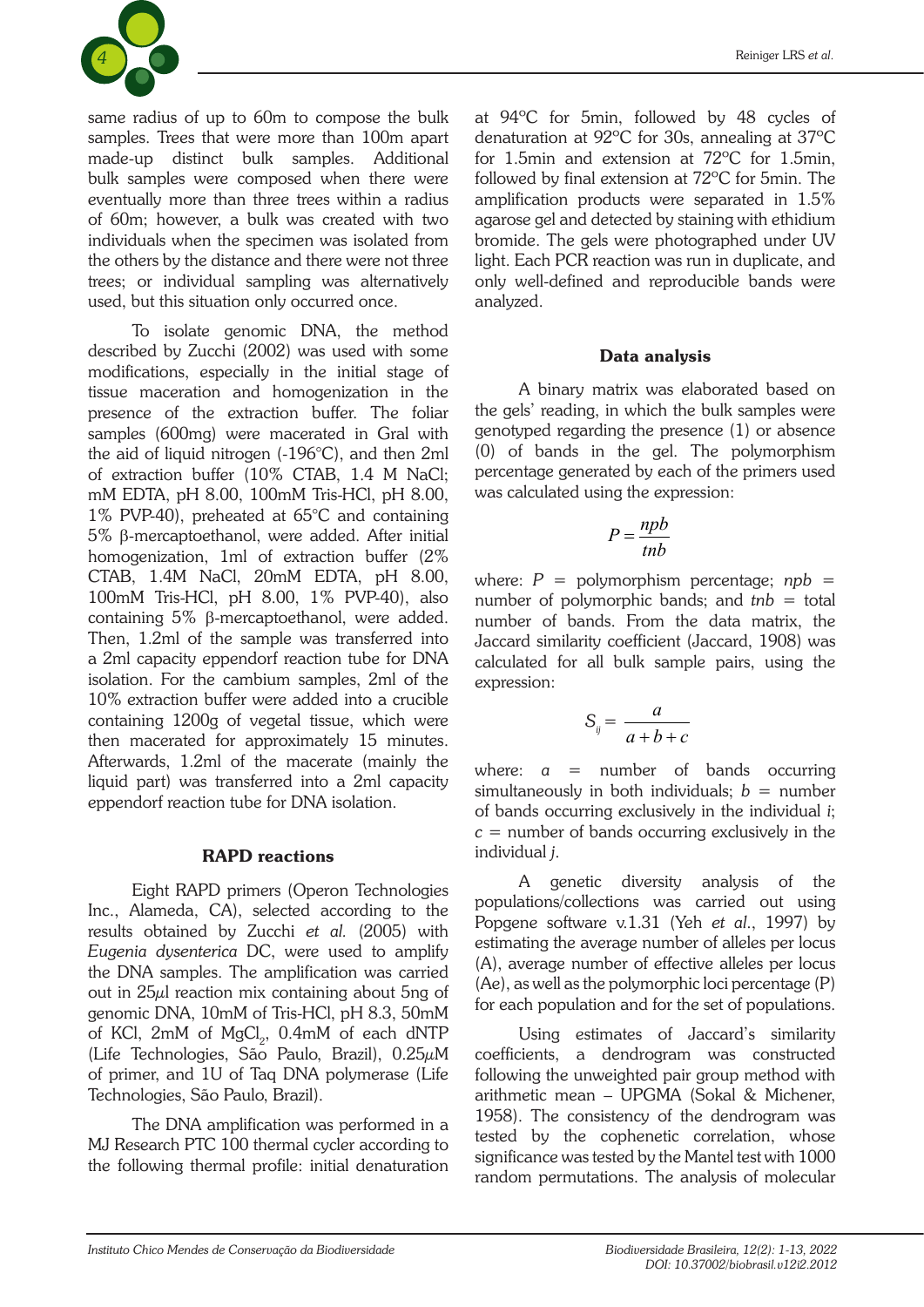

variance (AMOVA) was calculated by the total decomposition of its components between and within the sampled populations/collections, using the squared Euclidean distances (Excoffier *et al*., 1992) estimated by the Arlequin v.3.11 software (Excoffier *et al*., 2006).

There was also used a clustering method for inferring population structure in STRUCTURE v.2.3.4 (Pritchard *et al*., 2000; Falush *et al*., 2003, 2007; Hubisz *et al*., 2009) based on the Markov Chain Monte Carlo (MCMC) method. The model was set for 100000 replicates followed by 50000 burn-in length in order to determine the most likely number of clusters of individuals (K). Values for K varied from one to five ensuring five repetitions for each K. Both the posterior probability of the data for the given value of K (Ln  $Pr(X|K)$ ) and its rate of change  $(\Delta K)$  were used in detecting subpopulations (Evanno *et al*., 2005). A new AMOVA was run considering the genetic clusters found in the STRUCTURE analysis.

Finally, a third AMOVA was run considering all five sampled populations. The best suited population subdivision was selected by comparing the  $F_{CT}$  values from the three performed analyzes.

The Wright's differentiation index between the populations/collections  $(F_{ST})$  obtained from the population structure was used to estimate the gene flow in terms of the average number of migrants per generation (*Nm*) through the expression (Nagel *et al*., 2015):

$$
Nm = \frac{1}{4} \left( \frac{1}{F_{ST}} \right) - 1
$$

where:  $F_{ST}$  = Wright's differentiation index between the populations/collections; *Nm* = number of migrants per generation.

### **Results**

#### RAPD information content

Amplification of DNA sequences occurred by using the eight tested primers, thereby generating 60 bands, of which 56 (93.33%) were polymorphic (Table 1). The number of polymorphic bands ranged from four (OPA 01 and OPA 03 primers) to 10 (OPA 13 and OPA 19 primers), resulting in an average of 7.5 bands per primer, and a ratio of seven polymorphic bands per RAPD primer employed in the analyzes.

| <b>Primer</b><br>code | <b>Sequence</b><br>$(5' - 3')$ | <b>Total number</b><br>of observed bands | Number of<br>polymorphic bands | Polymorphism<br>(%) |
|-----------------------|--------------------------------|------------------------------------------|--------------------------------|---------------------|
| OPA <sub>01</sub>     | CAGGCCCTTC                     | 06                                       | 04                             | 66.67               |
| <b>OPA 02</b>         | <b>TGCCGAGCTG</b>              | 07                                       | 07                             | 100.00              |
| OPA <sub>03</sub>     | <b>AGTCAGCCAC</b>              | 0 <sub>5</sub>                           | 04                             | 80.00               |
| OPA <sub>04</sub>     | <b>GGAAGTCGCC</b>              | 06                                       | 0 <sub>5</sub>                 | 83.33               |
| OPA <sub>11</sub>     | CAATCGCCGT                     | 08                                       | 08                             | 100.00              |
| OPA <sub>13</sub>     | CAGCACCCAC                     | 10                                       | 10                             | 100.00              |
| OPA <sub>19</sub>     | <b>CAAACGTCGG</b>              | 10                                       | 10                             | 100.00              |
| <b>OPM</b>            | <b>GAAACACCCC</b>              | 08                                       | 08                             | 100.00              |
| <b>Total</b>          |                                | 60                                       | 56                             |                     |
| <b>Average</b>        |                                | 7.5                                      | 7                              | 93.33               |

Table 1 – Polymorphism pattern for RAPD markers according to the primers used in molecular analysis of 27 bulk samples of *Eugenia involucrata* DC. accessions collected in Rio Grande do Sul, Brazil.

#### Phenetic diversity

The dendrogram generated from the similarity matrix elaborated from the Jaccard coefficients (Figure 1) resulted in three main distinct groups. The cophenetic correlation confirmed the consistency of the dendrogram, with a coefficient value of  $r = 0.95291$ . The first group (Group I) formed by the bulk samples from Fepagro Florestas (F2, F7, F8 and F9), and C4 and C8 from CISM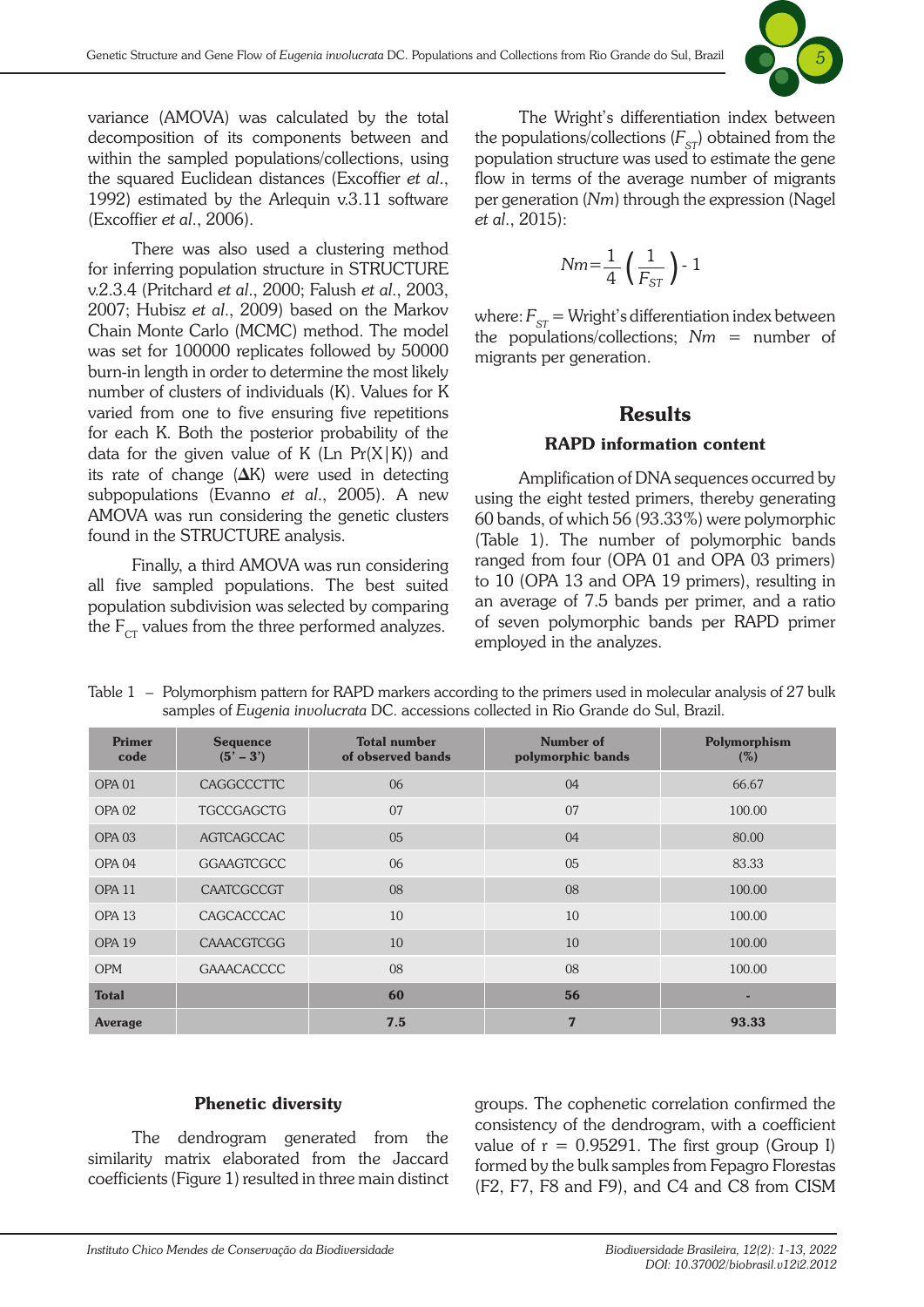

(both populations located in Santa Maria) presented the lowest similarity. With regard to similarity, the intermediate grouping (Group II) is constituted by the other bulk samples of Fepagro (F1, F4 and F5), some of CISM (C3, C5 and C6) and all those of Frederico Westphalen (FW1 to FW4). In analyzing the subgroups of this grouping by origin, F1 and F4 are very similar, and considerably diverging from F5. Likewise, FW1 and FW2 are similar, showing a reasonable dissimilarity in relation to the FW4 bulk sample (of CESNORS) and with FW3 presenting intermediate dissimilarity. C3 and C5 are more similar to each other than to C6. However, F1 and F4 are more similar to C5 than to F5; while FW1, FW2 and FW3 are more similar to F5 in relation to FW4; and C3 is but similar to FW4 over C5. The third grouping (Group III) is the most uniform, has the greatest genetic similarity, and is composed by the accesses and the Seedling Bank conserved *ex situ* at Embrapa in Pelotas.



Figure 1 – Dendrogram elaborated from estimates of genetic similarity (Jaccard index), calculated by UPGMA pooling criterion, from 27 different bulk samples of *Eugenia involucrata* DC. accessions collected in the state of Rio Grande do Sul, Brazil. The acronyms represent the collected populations: Frederico Westphalen (FW), Fepagro (F), CISM (C), Embrapa accessions (EA) and Embrapa Seedling Bank (SB). Cophenetic correlation  $(r) = 0.95291$ .

#### Gene flow and genetic differentiation

The  $F_{ST}$  statistics, genetic differentiation among population pairs, and their geographic distances are summarized in Table 2. It should be noted that only the natural populations (FW, Fepagro and CISM) exchange genes, unlike the collections (EA and SB) which are active germplasm banks. The lowest genetic differentiation was observed between the Fepagro and CISM populations  $(F_{ST} = 0.153)$ , which are

also the closest ones (10Km). Considering the three natural populations, the correlation coefficient between genetic distance  $(F_{ST})$  and geographic distances matrices was 0.999. The highest genetic differentiation levels were observed when collections were compared to natural populations, with  $F_{ST}$  values varying between 0.532 (EA and CISM) Rio Grande do Sul – Brazil and 0.712 (SB and FW). The  $F_{ST}$  value between the Embrapa AGB and the seedling bank was 0.277.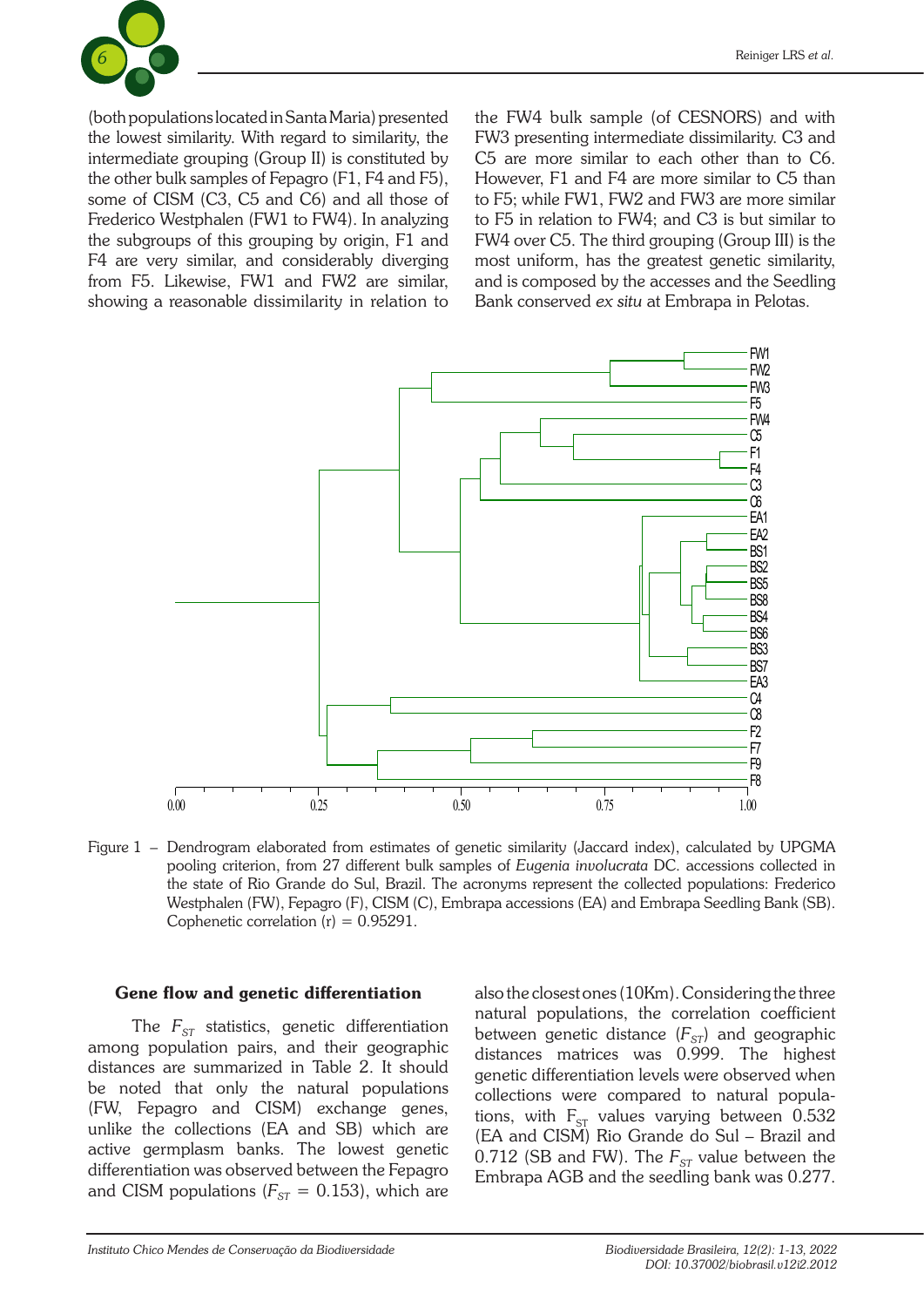

Table 2 –  $F_{ST}$  values (above the 0 diagonal) and straight-line geographic distances (below the 0 diagonal, in Km) based on RAPD markers between five *Eugenia involucrata* DC. populations/collections from the state of Rio Grande do Sul, Brazil.

|             | <b>FW</b>      | <b>Fepagro</b> | <b>CISM</b> | EA             | <b>SB</b>      |
|-------------|----------------|----------------|-------------|----------------|----------------|
| <b>FW</b>   | $\overline{0}$ | 0.476          | 0.465       | 0.627          | 0.712          |
| Fepagro     | 260            | $\overline{0}$ | 0.153       | 0.570          | 0.636          |
| <b>CISM</b> | 266            | 10             | $\Omega$    | 0.532          | 0.608          |
| EA          | 501            | 281            | 271         | $\overline{0}$ | 0.277          |
| <b>SB</b>   | 501            | 281            | 271         | 0.1            | $\overline{0}$ |

FW = Frederico Westephalen; EA = Embrapa accessions; SB = Seedlings Bank of Embrapa

Gene flow among natural populations in terms of number of migrants per generation (Table 3) was higher among the populations of Fepagro and CISM ( $Nm = 1.384$ ), a fact that ratifies the importance of gene flow in reducing the genetic differentiation between populations. The number of migrants per generation for the other pairs was 0.2752 (FW and Fepagro) and 0.288 (FW and CISM). The dendrogram in Figure 1 ratifies this analysis, grouping the Santa Maria populations (CISM and Fepagro) and the collections (EA and SB) together, in addition to considering these two groups more similar to each other and more distant from FW.

Table 3 –  $F_{ST}$  values (above the diagonal) and number of migrants per generation (below diagonal, in Km) based on RAPD markers among three *Eugenia involucrata* populations from the state of Rio Grande do Sul, Brazil.

|                       | <b>Frederico Westephalen</b> | <b>Fepagro</b> | <b>CISM</b> |
|-----------------------|------------------------------|----------------|-------------|
| Frederico Westephalen |                              | 0.476          | 0.465       |
| Fepagro               | 0.2752                       |                | 0.153       |
| <b>CISM</b>           | 0.288                        | 1.384          |             |

#### Genetic diversity and structure

The number of alleles (A) varied from 1.13 in the Embrapa accesses to 1.62 in Fepagro (Table 4). In turn, the number of effective alleles ranged from 1.10 in the Embrapa Seedling Bank to 1.43 in Fepagro. The Shannon diversity index was 0.08 in the Embrapa collections and 0.35 in the conserved accesses in Fepagro, constituting the minimum and maximum values, respectively. The minimum polymorphism percentage observed was 13.33% in the Embrapa collections, while the maximum was 61.67% in Fepagro, with an average of 96.67%.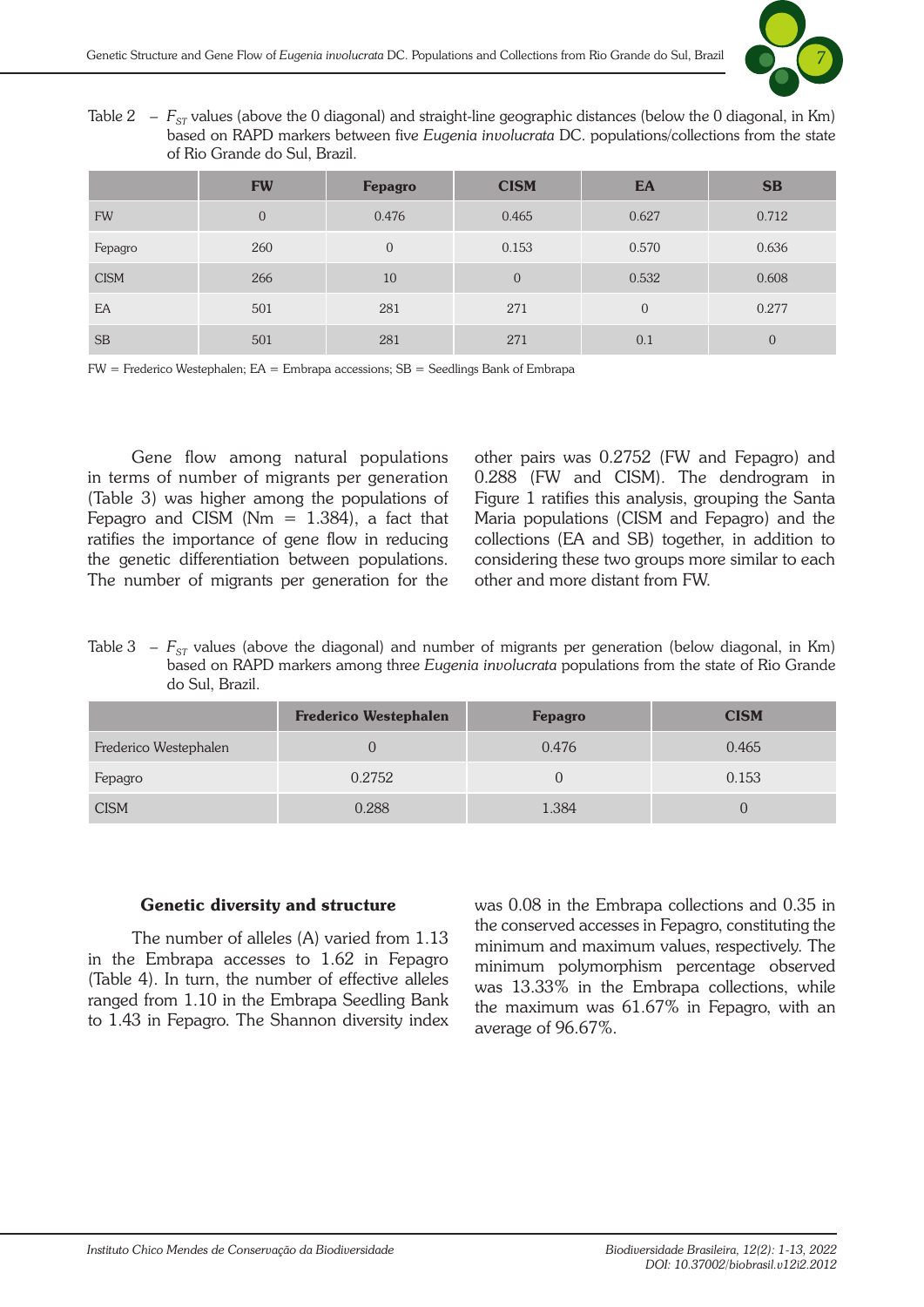

Table 4 – Mean genetic diversity between loci obtained through RAPD markers for bulk samples of five *Eugenia involucrata* DC. populations/collections from the state of Rio Grande do Sul, Brazil.

| <b>Parameter</b> | EA              | <b>SB</b>       | <b>CISM</b>     | <b>Fepagro</b>  | <b>FW</b>       | <b>Total</b>    |
|------------------|-----------------|-----------------|-----------------|-----------------|-----------------|-----------------|
| N                | 3               | 8               | 5               |                 | $\overline{4}$  | 27              |
| $\mathsf{A}$     | $1.13 \pm 0.34$ | $1.22 \pm 0.41$ | $1.53 \pm 0.50$ | $1.62 \pm 0.49$ | $1.47 \pm 0.5$  | $1.97 \pm 0.18$ |
| Ae               | $1.11 \pm 0.27$ | $1.10 \pm 0.22$ | $1.36 \pm 0.38$ | $1.42 \pm 0.40$ | $1.33 \pm 0.33$ | $1.51 \pm 0.31$ |
| $\mathbf{I}$     | 0.08            | 0.10            | 0.31            | 0.35            | 0.28            | 0.47            |
| $P(n^{\circ})$   | 8               | 13              | 32              | 37              | 28              | 58              |
| $P(\%)$          | 13.33           | 21.67           | 53.33           | 61.67           | 46.67           | 96.67           |

*N* = number of sampled individuals; *A* = average number of alleles per *locus*; *Ae* = effective average number of alleles per *locus*; I = Shannon Diversity Index;  $P(n^{\circ})$  = number of polymorphic loci;  $P(\%)$  = percentage of polymorphic loci.

Unlike the phenetic analysis result, Bayesian clustering analysis indicated the presence of only two groups (Figure 2) when  $\Delta K$  analysis was performed. The first group consists of the populations from Frederico Westphalen, CISM, and Fepagro, and the second from the Embrapa accesses and the Seedling Bank.



Figure 2 – Structure of the *Eugenia involucrate* DC. populations/collection from Rio Grande do Sul according to the Bayesian cluster analysis  $(K=2)$ . FW = Frederico Westphalen; EA = Embrapa Accessions;  $SB =$  Embrapa Seedling Bank;  $C =$  CISM;  $F =$  Fepagro.

The results of the AMOVA analysis (Table 5) considering all five groups yielded a high and significant genetic differentiation between them  $(F_{ST} = 0.5438)$ , revealing the existence of population pairs with significant heterogeneity. Considering the hierarchical model of three groups identified by the dendrogram generated from the similarity matrix elaborated from the Jaccard coefficients (Figure 1), 50.24% of the variation was

distributed among those groups, however it was not significant. Therefore, the hierarchical model of two groups identified by the STRUCTURE program (Figure 2) was considered to be the most suitable to explain the genetic structure of the studied *E. involucrata* populations, with 33.993% of the variation being distributed among groups, 26.018% among populations within groups, and 39.988% within populations.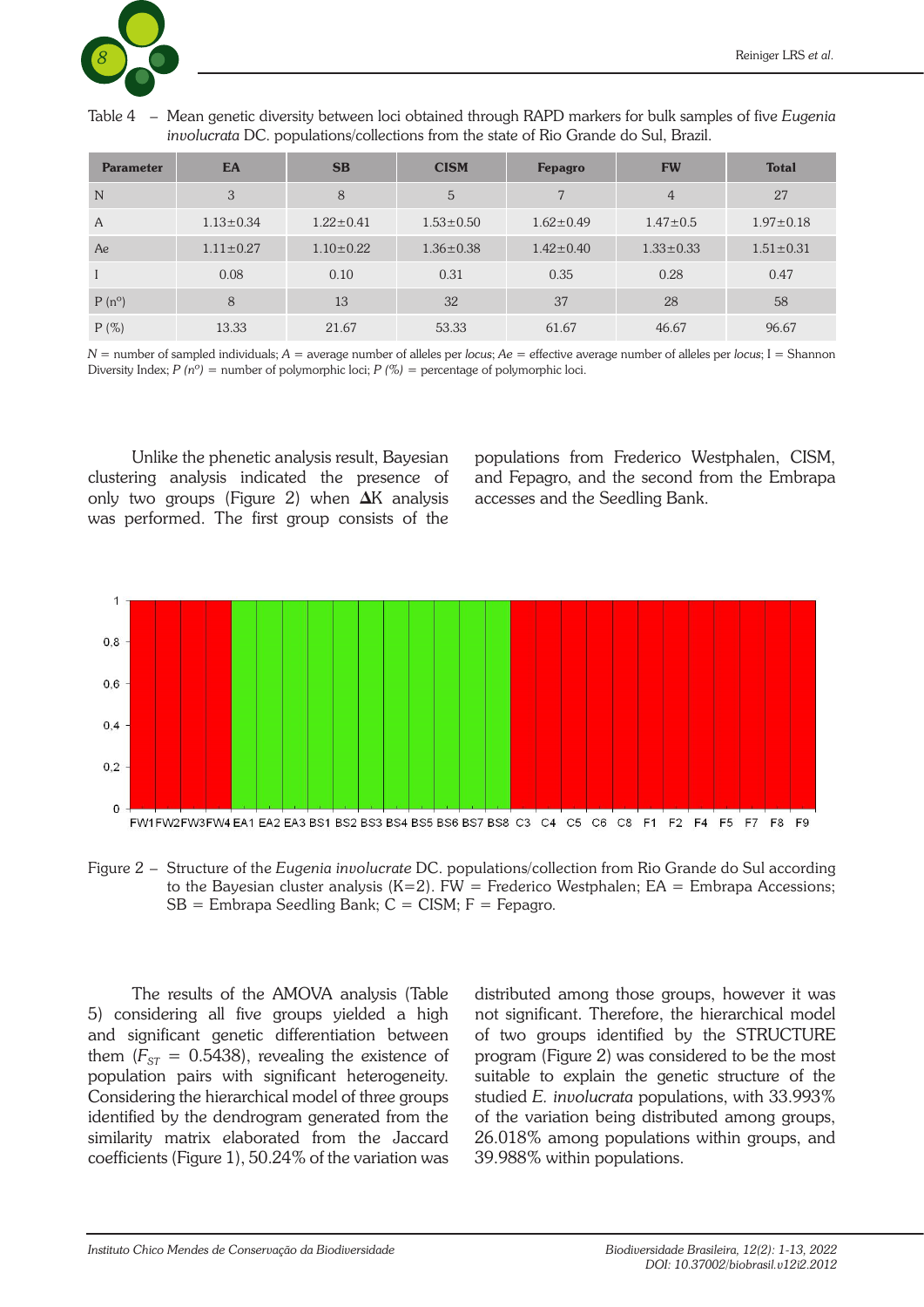![](_page_8_Picture_1.jpeg)

Table 5 – Analysis of molecular variance (AMOVA) for *Eugenia involucrata* DC. accessions from the state of Rio Grande do Sul, Brazil, using RAPD markers between: (1) two groups, (2) three groups and (3) all populations.

| <b>Source of variation</b>      | <b>DF</b>      | <b>SS</b> | <b>Components of</b><br>variation | Percentage of<br>variation $(\%)$ | <b>Fixation indices</b> |
|---------------------------------|----------------|-----------|-----------------------------------|-----------------------------------|-------------------------|
| $(1)$ Among groups              | 1              | 206.546   | 4.00334                           | 33.993**                          | $F_{cr} = 0.33993$      |
| Among populations within groups | 3              | 138.141   | 3.06418                           | 26.018**                          | $F_{sc} = 0.39418$      |
| Within populations              | 70             | 329.660   | 4.70942                           | 39.988**                          | $F_{cr} = 0.60012$      |
| (2) Among groups                | $\overline{2}$ | 306.446   | 5.78655                           | 50.24                             | $F_{cr} = 0.50237$      |
| Among populations within groups | $\overline{2}$ | 38.241    | 1.02250                           | 8.88                              | $F_{\rm sc} = 0.17839$  |
| Within populations              | 70             | 329.660   | 4.70942                           | 40.89                             | $F_{\rm cr} = 0.59114$  |
| (3) Among populations           | $\overline{4}$ | 344.687   | 5.61293                           | 54.376**                          |                         |
| Within populations              | 70             | 329.660   | 4.70942                           | 45.624                            |                         |

(1) two groups (one constituted by the Frederico Westphalen, CISM and Fepagro collections and another formed by Embrapa Accessions and Seedling Bank collections) identified by STRUCTURE; (2) three groups (I. F2, F7, F8 and F9, from Fepagro; II. F1, F4 and F5, from Fepagro, C3, C5 and C6, from CISM; and all bulk samples from Frederico Westphalen; III. Embrapa Accessions and Seedling Bank collections), identified by the dendrogram; (3) all populations.

\*\*  $P < 0.01$  with 1023 permutations

## **Discussion**

The RAPD primers used in the present study provided good results in the amplification of *Eugenia involucrata* DNA, with an average of 7.5 bands per primer and a polymorphism of 93.3%. Guerra (2016) obtained an average of 8.93 bands per primer and a polymorphism of 88.08% using 15 RAPD primers to analyze the genetic diversity in accessions of *Eugenia involucrata* in Rio Grande do Sul. In a study on genetic structure and gene flow of natural populations of *Eugenia dysenterica* in Goiás by Zucchi *et al*. (2005), 42 bands (35 of which polymorphic) were generated through six selected RAPD primers (mean of seven bands per primer and a polymorphism of 83.3).

The polymorphism percentage ranged from 13.33% to 61.67%, with an average of 96.67%. It should be noted that the average value of *P* is higher than the maximum because it computes all populations as one and includes alleles from high polymorphic populations and those from the less ones. In addition, this value is quite different from the average number of polymorphic bands (93.33%). This difference may be due to the visualbased screening of bands in the electrophoresis photo which criteria to consider a band may differ among researches. The accessions of the two collections of Embrapa presented the lowest values of genetic variability (number of alleles, effective number of alleles, Shannon diversity index, percentage of polymorphic loci) compared to natural populations. *Ex situ* conservation involves non-natural populations, which consist of a small sample of the genetic variability in the population of origin. According to Boef *et al*. (2007) *ex situ* conservation freezes evolution from occurring, since genotypes are removed from their original environments and are no longer subject to continuous adaptation to environmental changes. Likewise, Hawkes *et al*. (2000) emphasize *ex situ* conservation as a photograph of the moment the germplasm was deposited in the bank. Thus, less genetic variability is expected in these collections.

Gene flow among populations was determinant for their genetic differentiation, defined by the  $F_{ST}$  statistic. This statistic estimates the gene flow between populations or species, with low values indicating introgression between populations and consequently high genetic variability. On the other hand, low gene flow leads to high  $F_{ST}$  values indicating that populations became endogamic, and consequently (for allogamous species) more vulnerable to gene erosion (Neto & Morya, 2010). A scale for  $F_{ST}$  is used to qualify the genetic differentiation populations, which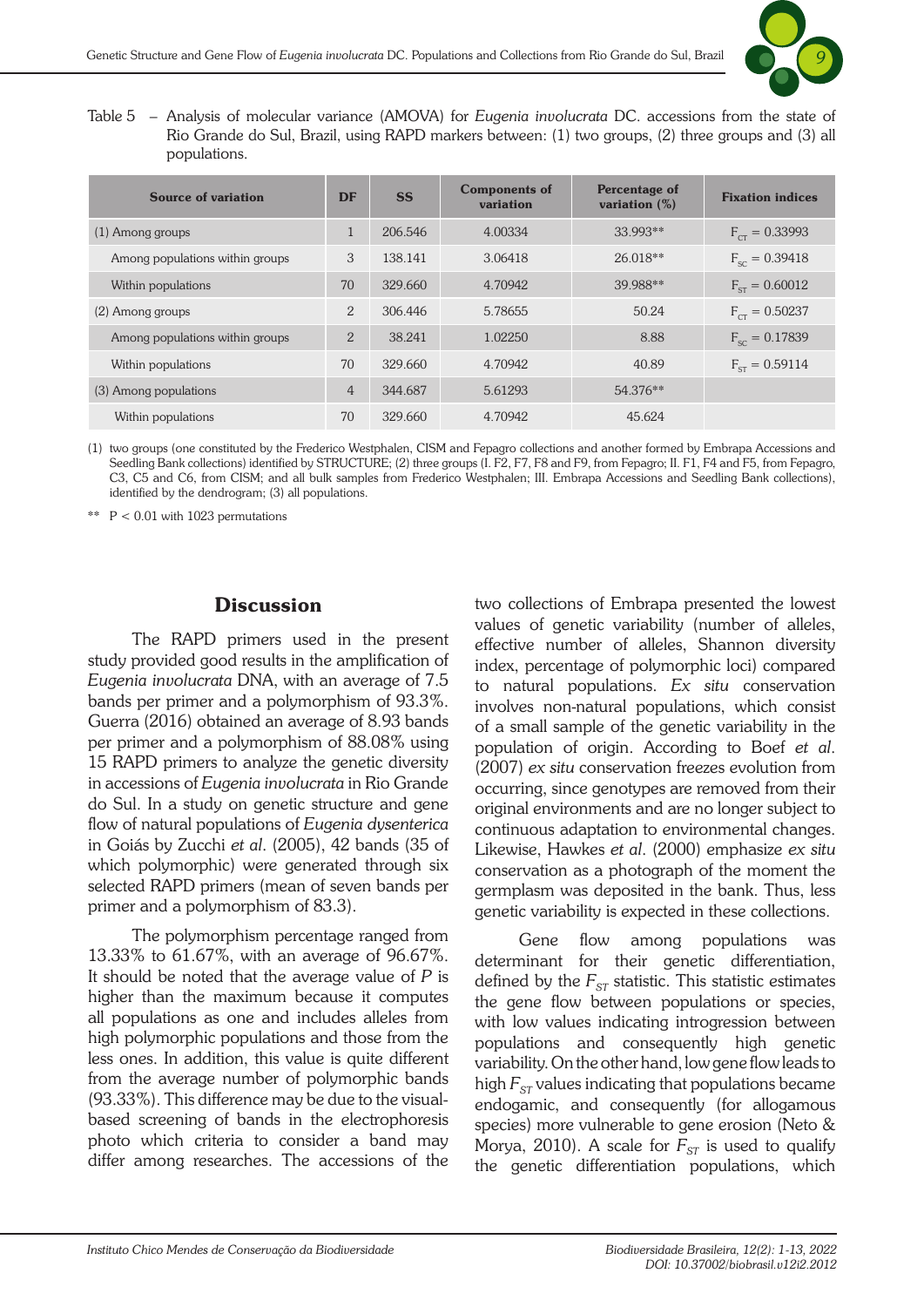![](_page_9_Picture_0.jpeg)

considers values between zero and 0.05 as low; between 0.05 and 0.15 intermediate; between 0.15 and 0.20 as high; and above 0.20 as super high (Hartl & Clark, 2010). Based on this scale, all pairs of populations/collections presented a very high level of genetic differentiation, with the sole exception of Fepagro and CISM, whose geographic distance is 10km and the gene flow expressed in terms of number of migrants per generation was 1.384.

According to Slatkin (1985), numbers of migrants per generation (*Nm*) greater than one are sufficient to counteract the effects of genetic drift, and thus minimize genetic differentiation between populations. On the other hand, the super-high level of genetic differentiation for the FW – Fepagro (geographic distance = 260km) and  $FW - CISM$  (geographic distance  $= 266 \text{km}$ ) pairs, which had *Nm* values lower than 1, is justified. This finding ratifies the importance of the connectivity between geographically isolated populations via gene flow in order to reduce the genetic difference between them. Gene flow corresponds to the movement of genes (gametes, propagules and individuals) between and within populations, capable of altering gene frequencies in these populations. According to Budke *et al*. (2005) zoochoria is the main dispersion strategy in *Eugenia involucrata*. The importance of gene flow in conservation is supported by its ability to counteract the effects of genetic drift and inbreeding, the effect of which is greater in small populations and may lead to extinction (Neigel, 1997). In a similar study, Salgueiro *et al*. (2004) had low gene flow  $(Nm = 0.937)$  and a very high genetic differentiation ( $F_{ST}$  = 0.937) in *Eugenia uniflora* populations in the Brazilian coastal region of the Atlantic Forest.

The strong correlation between the genetic distance and geographic distance matrices  $(r = 0.999)$ is in line with the first law of geography (Tobler, 1970), which states that "everything is related to everything else, but near things are more related than distant things". According to this statement, closer populations are expected to be genetically more similar than distant ones. In fact, CISM and Fepagro have the largest gene flow between them and the germplasm used to constitute the Embrapa accession and Seedling Bank comes from Santa Maria.

The clustering analysis yielded three main distinct groups with a cophenetic correlation coefficient of 0.95291. The first group is formed by bulk samples from Santa Maria, indicating that there is gene exchange between these two populations despite the 10km distance between Fepagro Florestas and CISM. However, this flow is limited by distance, resulting in less similarity among populations, but sufficient to contribute with the lowest genetic differentiation among all pairs  $(F_{ST} = 0.153)$ .

The second group, which also includes individuals from Fepagro and CISM, confirms the existence of gene flow between the two populations. However, the group is also composed of individuals from Frederico Westphalen, who are very homogenous, resulting in an increase of similarity in this group compared to the first.

The third group composed by the AGB and the Seedling Bank conserved *ex situ* at Embrapa in Pelotas, was the most uniform and had the highest genetic similarity. The high similarity between these populations may be explained by the fact that the Seedling Bank was created from seeds collected in the AGB. Thus, the enrichment of these populations with genetic material from other sites is suggested in order to increase genetic variability. The hierarchical AMOVA for Eugenia uniflora populations of the Atlantic Forest revealed significant differentiation between northern and southern groups ( $FCT = 0.585$ ) due to distinct vegetational responses to climate change between both sides (Turchetto-Zolet *et al*., 2016).

### Conclusion

The RAPD primers used in this study provided good results and enabled studying the genetic structure and gene flow of the populations and collections of *Eugenia involucrata*. Very high levels of genetic differentiation were observed due to low gene flow among the populations. The five populations/collections are structured in two main groups, and the populations of *in situ* conservation have more genetic diversity in relation to *ex situ* conservation collections. The enrichment of these collections with introduced germplasm would guarantee an additional reserve of more consistent genetic variability for future use due to the continuous erosion of forest genetic resources.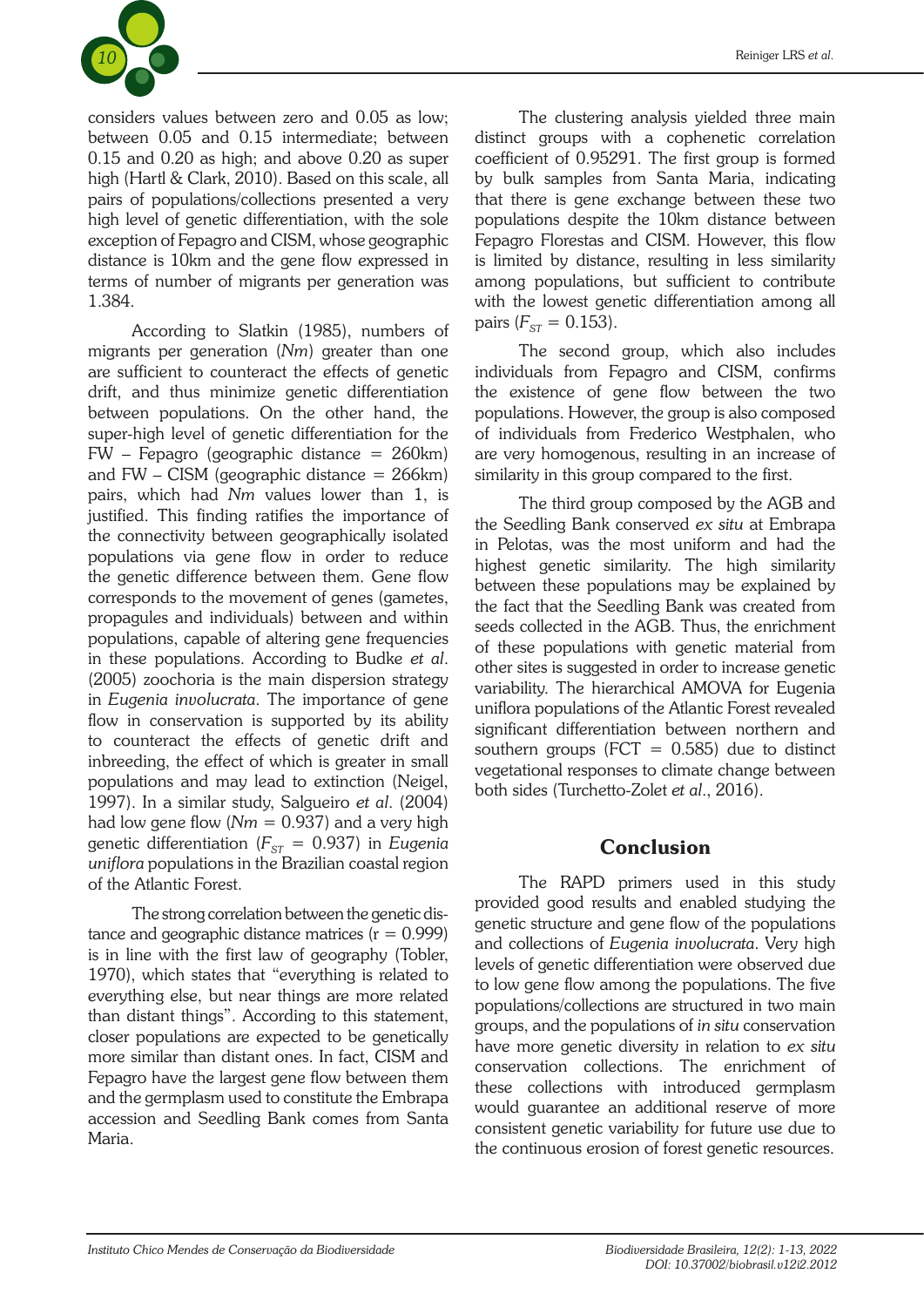![](_page_10_Picture_1.jpeg)

## Acknowledgements

We thank the Conselho Nacional de Desenvolvimento Científico e Tecnológico (CNPq) for providing the research grants.

### References

Aguiar RV *et al*. Variabilidade genética de *Eugenia uniflora* L. em remanescentes florestais em diferentes estádios sucessionais. Revista Ceres, 60(2): 226-233, 2013.

Ali BA, Huang T-H, Qin D-N & Wang X-M. A review of random amplified polymorphic DNA (RAPD) markers in fish research. Reviews in Fish Biology and Fisheries, 14: 443-453, 2004.

Boef WS, Thijssen MH, Ogliari JB & Sthapit BR. Biodiversidade e agricultores: fortalecendo o manejo comunitário. Porto Alegre: L&PM, p.45-52, 2007.

Botrel RT, Rodrigues LA, Gomes LJ, Carvalho DA & Fontes MAL. Uso da vegetação nativa pela população local no município de Ingaí, MG, Brasil. Acta Botanica Brasilica, 20(1): 143-56, 2006.

Budke JC, Athayde EA, Giehl ELH, Záchia RA & Eisinger, SM. Composição florística e estratégias de dispersão de espécies lenhosas em uma floresta ribeirinha, arroio Passo das Tropas, Santa Maria/RS, Brasil. IHERINGIA, Série Botânica, 60(1): 17-24, 2005.

Brunchault RV, Soulange JG, Sanmukhiya VMR & Sevathian JC. Molecular and bioactive profiling of selected Eugenia species from Mauritius Island. International Journal of Plant Biology, 5(1): 4728, 2014.

Carvalho PE. 2008. Espécies arbóreas brasileiras, 1st ed., Brasília: Embrapa Informação Tecnológicas; Colombo: Embrapa Florestas, v.3, 593p.

Costa TS, Silva AVC, Lédo AS, Santos ARF & Júnior JFS. Diversidade genética de acessos do Banco de Germoplasma de mangaba em Sergipe. Pesquisa Agropecuária Brasileira, 6: 499-508, 2011.

Cristo-Araújo M, Rodrigues DP, Astolfi-Filho S & Clement CR. Genetic variability in the peach palm genebank with RAPD markers. Crop Breeding and Applied Biotechnology, 10(3): 211-217, 2010.

Cruz W, Saldaña C, Ramos H, Baselly R, Loli JC & Cuellar E. Estructura y diversidad genética de poblaciones naturales de *Cedrelinga cateniformis* "tornillo" en la región oriental del Perú. Scientia Agropecuaria, 11(4): 521-528, 2020.

Eibl BI, Montagnini F, López MA, López LN, Montechiesi R & Esterche E. 2017. Organic yerba mate, *Ilex paraguariensis*, in association with native species: a sustainable production alternative, p. 261- 281. In: Montagnini F (org.). Integrating landscapes: agroforestry for biodiversity conservation and food sovereignty. Cham, Switzerland: Springer International Publishing. 501p.

Evanno G, Regnault S & Goudet J. Detecting the number of clusters of individuals using the software STRUCTURE: a simulation study. **Molecular Ecology,** 14: 2611-2620, 2005.

Excoffier LGL & Schneider S. Arlequin (version 3.0): an integrated software package for population genetics data analysis. Evolutionary Bioinformatics, 1: 47-50, 2006.

Excoffier L, Smouse P & Quattro JM. Analysis of molecular variance inferred from metric distances among DNA haplotypes – application to human mitochondrial – DNA restriction data. Genetics, 13: 479-491, 1992.

Falush D, Stephens M & Pritchard JK. Inference of population structure using multilocus genotype data: linked loci and correlated allele frequencies. Genetics, 164: 1567-1587, 2003.

Falush D, Stephens M & Pritchard JK. Inference of population structure using multilocus genotype data: dominant markers and null alleles. Molecular Ecology Notes, 7: 574-578, 2007.

Freitas VLO, Lemos-Filho JP & Lovato MB. Contrasting genetic diversity and differentiation of populations of two successional stages in a neotropical pioneer tree (*Eremanthus erythropappus*, Asteraceae). Genetics and Molecular Research, 7: 388-398, 2008.

Guerra D, Souza PVD, Schwarz SF, Schifino-Wittmann MT, Werlang CA & Veit PA. Genetic and cytological diversity in cherry tree accessions (*Eugenia involucrata*  DC) in Rio Grande do Sul. Crop Breeding and Applied Biotechnology, 16: 219-225, 2016.

Hartl DL & Clark AG. 2010. Princípios de genética de populações. 4 ed. Porto Alegre: Artmed. 659p.

Hawkes JG, Maxted N & Ford-Lloyd BV. The ex-situ conservation of plant genetic Resources. London: Kluwer Academic Publishers, 1-250, 2000.

Hubisz MJ, Falush D, Stephens M & Pritchard JK. Inferring weak population structure with the assistance of sample group information. Molecular Ecology Resources, 9: 1322-1332, 2009.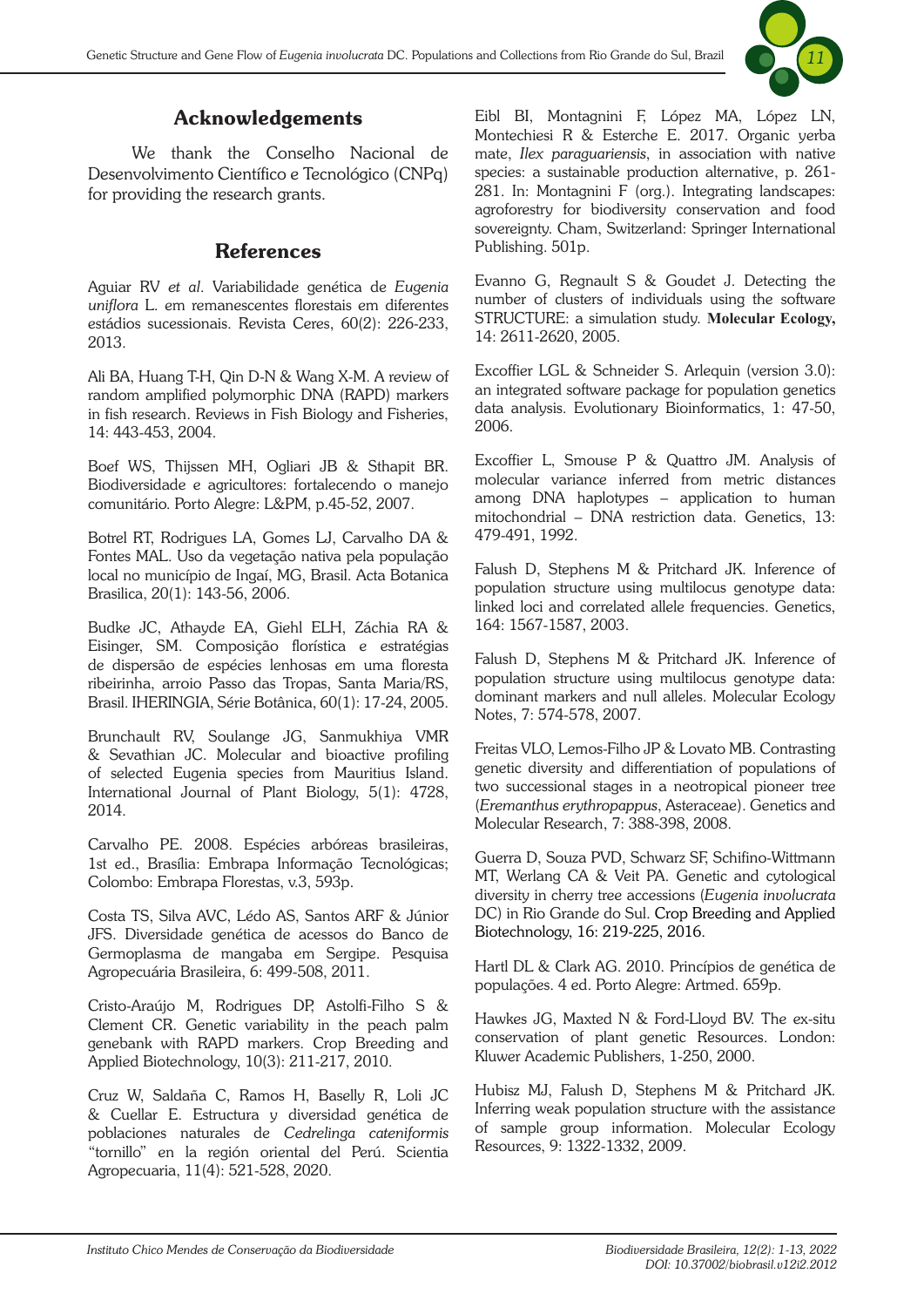![](_page_11_Picture_1.jpeg)

Jaccard P. Nouvelles recherches sur la distribu- tion florale. Bulletin de la Société Vaudoise des Sciences, 44: 223-270, 1908.

Kageyama PY, Sebbenn AM, Ribas LA, Gandara FB, Castellen M, Perecim MB & Vencovsky R. Diversidade genética em espécies arbóreas tropicais de diferentes estágios sucessionais por marcadores genéticos. Scientia Forestalis, 64: 93-107, 2003.

Kamada T, Picoli E AT, Alfenas AC, Cruz CD, Vieira RF & Otoni WC. Diversidade genética de populações naturais de *Pfaffia glomerata* (Spreng.) Pedersen estimada por marcadores RAPD. Acta Scientiarum. Agronomy, 31(3): 403-409, 2009.

Lorenzi H. 2002. Árvores brasileiras: manual de identificação e cultivo de plantas arbóreas nativas do Brasil. 1 ed. Nova Odessa: Plantarum. 384p.

Mossi AJ *et al*. Intra and inter populational genetic variability in *Maytenus ilicifolia* Mart. Ex Reiss, through RAPD Markers. Brazilian Journal of Biology, 67(4): 957-961, 2007.

Nagel JC *et al*. Historical gene flow within and among populations of *Luehea divaricata* in the Brazilian Pampa. Genetica, 143(3): 317-29, 2015.

Neigel JE. A comparison of alternative strategies for estimating gene flow from genetic markers*.* Annual Review of Ecology, Evolution, and Systematics, 28(1): 105-128, 1997.

Neto NBM & Moryia AT. Variability in Variability in *Macadamia integrifolia* by RAPD markers by RAPD markers. Crop Breeding and Applied Biotechnology, 10: 266-270, 2010.

Oliveira DA, de Paula MFB, Pimenta MAS, Braga RF, Ferreira MFM & Rodrigues LA. Variabilidade genética de populações de fava-d'anta (*Dimorphandra mollis*) da região norte do Estado de Minas Gerais. Revista Árvore, 32: 355-363, 2008.

Oliveira VD, Rabbani ARC, Silva AVC & Lédo AS. Genetic variability in physic nuts cultivated in Northeastern Brazil. Ciência Rural, 43(6): 978-984, 2013.

Pritchard JK, Stephens M & Donnelly P. Inference of population structure using multilocus genotype data. Genetics, 155: 945-959, 2000.

Rabbani ARC, Silva-Mann R & Ferreira RA. Genetic variability of *Genipa americana* L belonging to the lower course of São Francisco river. Revista Árvore, 36: 401-409, 2012.

Saldaña CL *et al*. Genetic diversity and population structure of Capirona (*Calycophyllum spruceanum* Benth.) from the Peruvian Amazon revealed by RAPD markers. Forests, 12: 1125, 2021.

Salgueiro F, Felix D, Caldas JF, Margis-Pinheiro M & Margis R. Even population differentiation for maternal and biparental gene markers in *Eugenia uniflora*, a widely distributed species from the Brazilian coastal Atlantic rain forest. Diversity and Distributions, 10: 201- 210, 2004.

Santana GC *et al*. Diversidade genética de *Enterolobium contortisiliquum* (Vell.) Morong. no baixo Rio São Francisco, por meio de marcadores RAPD. Revista Árvore 32(3): 427-433, 2008.

Santos RP, Ângelo PCS, Sampaio PTB, Quisen RC, Leite AMC & Oliveira CL. Geographic pattern of genetic diversity in natural populations of Rosewood (*Aniba rosaeodora*), in the Central Amazonia. Acta Amazonica, 38(3): 459-466, 2008.

Sardi JC, Freires IA, Lazarini JG, Infante J, Alencar SM & Rosalen PL. Unexplored endemic fruit species from Brazil: antibiofilm properties, insights into mode of action, and systemic toxicity of four *Eugenia* spp. Microbial Pathogenesis, 105: 280-287, 2017.

Schulman L, Toivonen T & Ruokolainen K. Analysing botanical collecting effort in Amazonia and correcting for it in species range estimation. Journal of Biogeography, 34(8): 1388-1399, 2007.

Sganzerla WG *et al*. Variability in the molecular, phenological, and physicochemical characteristics of uvaia (*Eugenia pyriformis* Cambess – Myrtaceae) accessions from the Brazilian Atlantic rainforest. Biocatalysis and Agricultural Biotechnology, 35: 102082, 2021.

Slatkin M. Rare alleles as indicators of gene flow. Evolution, 39(1): 53-65, 1985.

Sokal RR & Michener D. A statistical method for evaluation systematic relationships. The University of Kansas Science Bulletin, 38(22): 1409-1438, 1958.

Tobler WR. A computer movie simulating urban growth in the Detroit region. Economic Geography, 46(2): 234- 240, 1970.

Turchetto-Zolet *et al*. Phylogeography and ecological niche modelling in *Eugenia uniflora* (Myrtaceae) suggest distinct vegetational responses to climate change between the southern and the northern Atlantic Forest. Botanical Journal of the Linnean Society, 182(3): 670- 688, 2016.